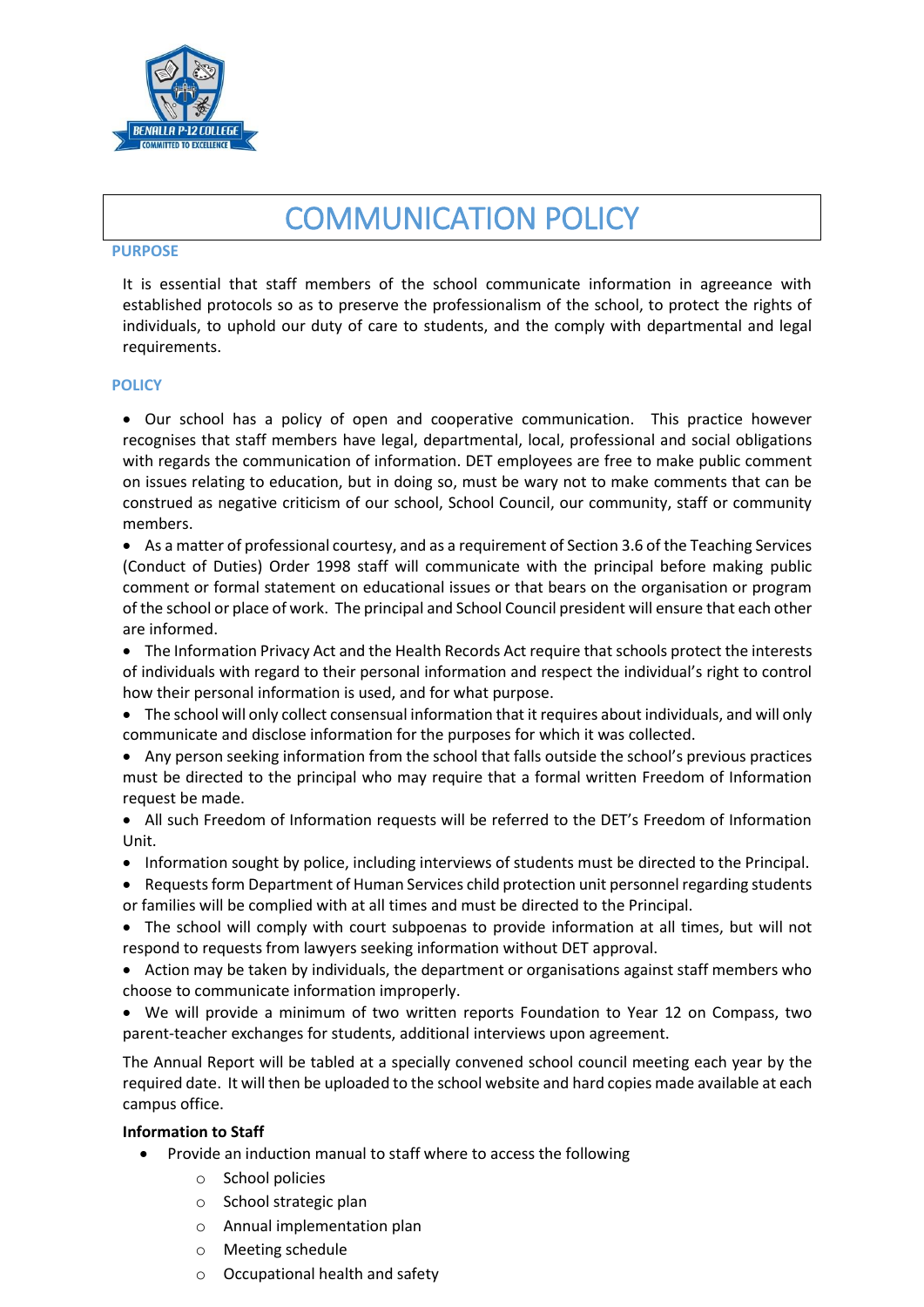- Provide a mentor to new staff. Where possible this should be the same year level.
	- o Staff to be given a building and playground walk through to familiarize them with physical aspects of the environment.
	- o Edusafe training
	- o Location of first aiders and First aid kits
	- o Emergency procedure
- Provide training to staff regarding their legal responsibilities.
	- o Duty of Care
		- Child Safety Standards
		- **Playground/student supervision**
		- Camps and excursions
		- **•** Outdoor activities
		- **Swimming**
	- o Annual completion of mandatory reporting requirements.
	- o Annual completion of Anaphylaxis training.
	- o Assessment and reporting requirements.
	- o Asthma
- Communication procedures in school
	- o School share point
	- o Staff bulletin
	- o School newsletter
	- o Meeting agendas
	- o Staff room term planner
	- o Staff meetings
	- o Briefings
	- o Compass newsfeed
	- o Emails
	- o Webpage
	- o Facebook page
	- o Weekly newspaper column
	- School council

# *Staff Information and Maintenance of Data Collection*

In managing staff information in relation to training, qualification and suitability to undertake certain duties, Benalla P-12 College will comply with the following DET standards and recommendations:

| <b>Standard</b>                                            | <b>Authority</b>                     |
|------------------------------------------------------------|--------------------------------------|
| Nominate a person for the management and review of         | <b>Principal Class</b>               |
| information pertaining to staff data and personal details  | <b>Business Manager/HR Manager</b>   |
| Regularly review the sort of information the               | Policy Statements, developed by      |
| school collects, how it is used and with whom it is shared | Principal Class Team, ratified by    |
|                                                            | <b>School Council</b>                |
| Developing and reviewing a privacy policy—having a         | Policy Statements, developed by      |
| clearly defined policy to deal with privacy and access to  | Principal Class Team, ratified by    |
| information issues.                                        | <b>School Council</b>                |
| Reviewing the school's data security arrangements          | <b>Principal Class</b>               |
| Ensuring all staff, including volunteers, are aware and    | Principal – see policy communication |
| compliant with school policy                               | schedule                             |
| The Department and School Councils have legislative        | <b>Principal Class Team</b>          |
| obligations under the Act with respect to ensuring certain | <b>HR Manager</b>                    |
| volunteers and employees have applied for, and             | <b>Business Manager</b>              |
| received, a WWC Check.                                     |                                      |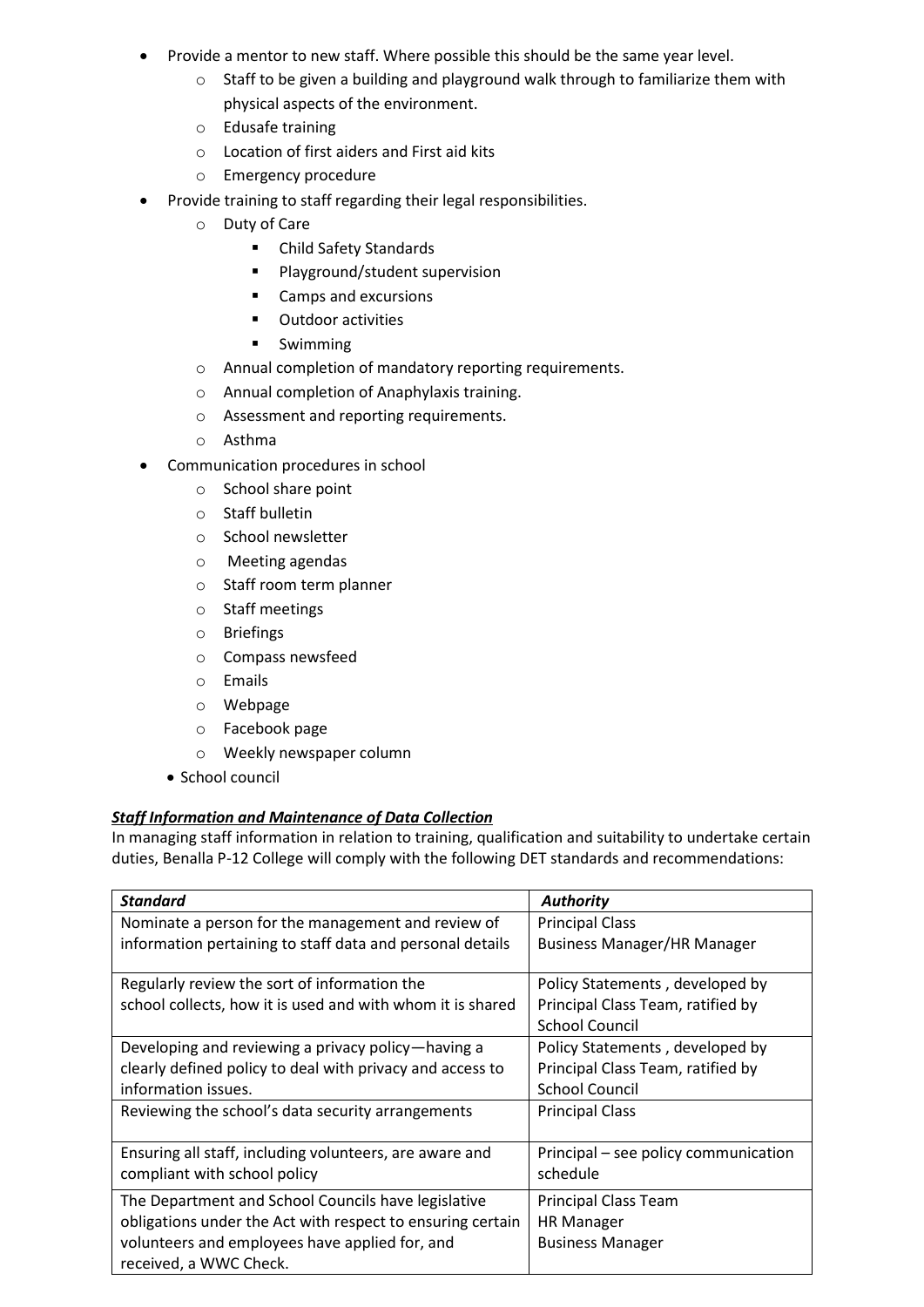| Provide first aid facilities and sufficiently trained staff in    | Principal |
|-------------------------------------------------------------------|-----------|
| first aid, under the provisions of the Occupational Health        |           |
| and Safety Act 2004 and the Department's First Aid Policy $\vert$ |           |

The data base of information required will be maintained by the Assistant Principal and updated by communication from and with the Business Manager/ HR Manager.

Information pertaining to qualification of staff held in this data base will only be accessed by the principal class team.

Staff will be periodically asked to supply relevant details pertaining to said information in the following categories:

- WWCC working with children's check (ongoing)
- VIT teachers, (12 months)
- First Aid Qualification (level and expiration)
- CPR certification (12 month)
- Anaphylaxis Certification (24 months)

The School (Assistant Principals on each campus) will provide all staff with the opportunity to review, retrain and gain all necessary qualifications. This will be achieved through communicating and facilitating all relevant professional development in a timely manner.

# **REFER COMMUNICATION SPREADSHEET BELOW**

## **Basis for discretion:**

The basis for discretion lies with the Principal as an operational matter.

| Date ratified by Benalla P-12 College Council: | 25 March, 2019     |
|------------------------------------------------|--------------------|
| <b>Recommended date for review:</b>            | <b>March, 2021</b> |

| Date Implemented:                | October, 2018 |
|----------------------------------|---------------|
| Version One Amended and Reviewed | March, 2019   |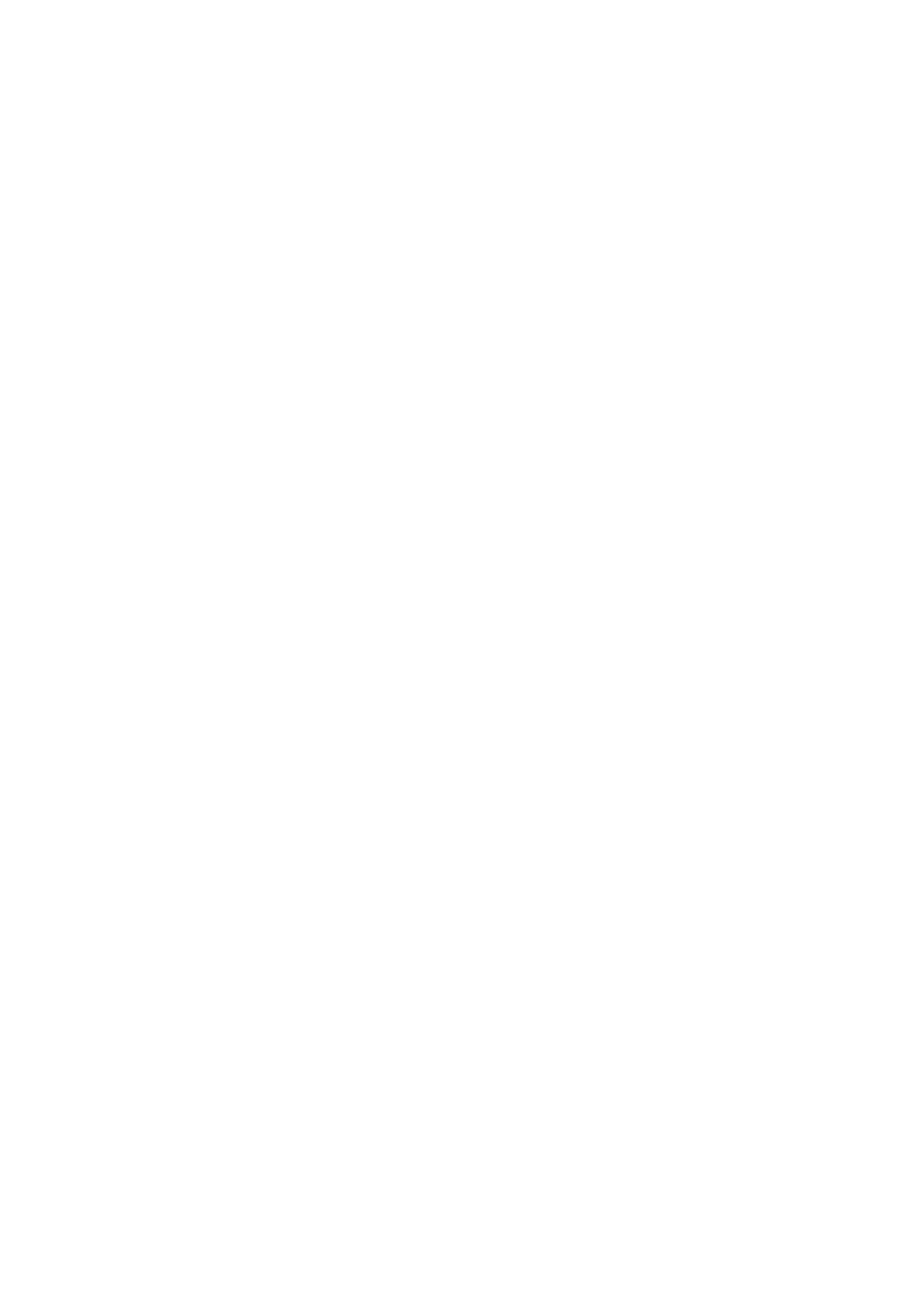# **COMMUNICATION SPREADSHEET**

| <b>Policy</b>                                                                            | <b>School Council Approval</b> | <b>Review Cycle</b>                 | <b>Required Communication</b><br>methods                                                                                                                                                                      | <b>Recommended</b><br><b>Additional</b><br>communication<br>methods                                                      | <b>Optional Additional Communication methods</b>                                                         |
|------------------------------------------------------------------------------------------|--------------------------------|-------------------------------------|---------------------------------------------------------------------------------------------------------------------------------------------------------------------------------------------------------------|--------------------------------------------------------------------------------------------------------------------------|----------------------------------------------------------------------------------------------------------|
| Anaphylaxis                                                                              | Not required                   | 1 year                              | School website (or other online<br>parent/carer/student access)<br>Mandatory staff training (twice<br>yearly)<br>Induction processes                                                                          | Staff Handbook/Manual<br>Staff briefing/meeting as<br>required                                                           | Enrolment packs<br>Parent information nights<br><b>Newsletters</b>                                       |
| Asbestos Management Plan<br>Asbestos Audit Report<br>Abestos Register<br>(if applicable) | Not required                   | 1 year (or when changes<br>are reg) | Induction process - all contractors,<br>maintenance staff and volunteers<br>(eg parent working bees) are<br>provided with OHS induction and<br>review of the Asbestos Register<br>before commencing any work. | Staff Handbook/Manual<br>Staff briefing/meeting as<br>required                                                           | See Asbestos Management page for further information                                                     |
| Asthma                                                                                   | Not required                   | 1 year                              | School website (or other online<br>parent/carer/student access)<br>Induction processes<br>Staff training                                                                                                      | Staff Handbook/Manual<br>Staff briefing/meeting as<br>required                                                           | Enrolment packs<br>Parent information nights<br><b>Newsletters</b>                                       |
| Attendance                                                                               | Consultation recommended       | 3 to 4 years                        | School website (or other online<br>parent/carer/student access)<br>Induction processes                                                                                                                        | Staff Handbook/Manual<br>Staff briefing/meeting                                                                          | Enrolment packs<br>Parent information nights<br><b>Newsletters</b>                                       |
| <b>Bullying Prevention</b>                                                               | <b>Consultation required</b>   | 1 to 2 years                        | School website (or other online<br>parent/carer/student access)<br>Induction processes                                                                                                                        | Staff Handbook/Manual<br>Staff briefing/meeting<br>Student Handbook,<br>planner or equivalent                            | Enrolment packs<br>Parent information nights<br><b>Newsletters</b><br>Student forums/communication tools |
| <b>Camps And Excursions</b>                                                              | Consultation recommended       | 3 to 4 years                        | Induction processes                                                                                                                                                                                           | Staff Handbook/Manual<br>Staff briefing/meeting<br>School website (or other<br>online<br>parent/carer/student<br>access) | Enrolment packs<br>Parent information nights<br><b>Newsletters</b>                                       |
|                                                                                          |                                |                                     |                                                                                                                                                                                                               |                                                                                                                          |                                                                                                          |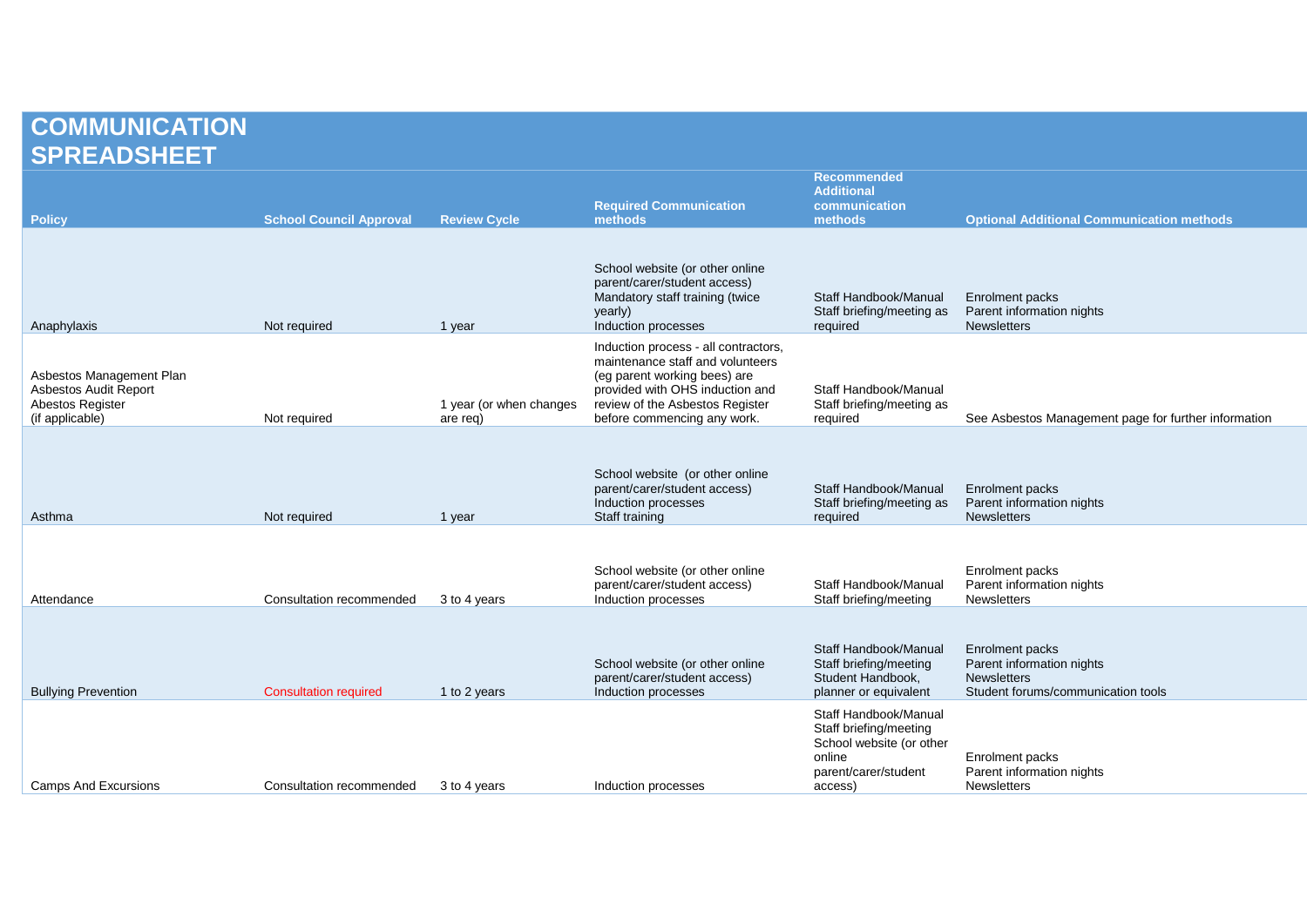| Cash Handling                                                         | Approval required        | 1 year       | Induction processes                                                                                                        | Staff Handbook/Manual<br>Staff briefing/meeting as<br>required                                                        |                                                                                                          |
|-----------------------------------------------------------------------|--------------------------|--------------|----------------------------------------------------------------------------------------------------------------------------|-----------------------------------------------------------------------------------------------------------------------|----------------------------------------------------------------------------------------------------------|
| <b>CCTV</b>                                                           | Approval required        | 3 to 4 years | School website (and signage must<br>be present around school)<br>Induction processes                                       | Staff Handbook/Manual<br>Staff briefing/meeting as<br>required                                                        | <b>Newsletters</b>                                                                                       |
| Child Safety Responding and<br><b>Reporting Policy and Procedures</b> | Approval required        | 3 to 4 years | School website<br>Induction processes<br>Staff briefing/meeting (regularly)<br>Annual staff and school council<br>training | Staff Handbook/Manual                                                                                                 | Enrolment packs<br>Parent information nights<br><b>Newsletters</b><br>Student forums/communication tools |
| Child Safe Standards policy or<br>commitment and code of conduct      | Approval required        | 1 to 2 years | School website<br>Induction processes<br>Staff briefing/meeting (regularly)<br>Annual staff and school council<br>training | Staff Handbook/Manual                                                                                                 | Enrolment packs<br>Parent information nights<br><b>Newsletters</b><br>Student forums/communication tools |
| <b>Class Placement</b>                                                | Not required             | 3 to 4 years | Policy is optional so no 'required'<br>communication method                                                                | School website (or other<br>online<br>parent/carer/student<br>access)<br>Induction processes<br>Staff Handbook/Manual | Enrolment packs<br>Parent information nights<br><b>Newsletters</b><br>Student forums/communication tools |
| <b>Communication with School Staff</b>                                | Consultation recommended | 3 to 4 years | Policy is optional so no 'required'<br>communication method                                                                | School website (or other<br>online<br>parent/carer/student<br>access)<br>Induction processes<br>Staff Handbook/Manual | Enrolment packs<br>Parent information nights<br><b>Newsletters</b><br>Student forums/communication tools |
| Complaints                                                            | Consultation recommended | 3 to 4 years | School websiteInduction processes                                                                                          | Staff<br>Handbook/ManualStaff<br>briefing/meeting as<br>required                                                      | Enrolment packsParent information nightsNewslettersStudent                                               |
| <b>Critical Incident Plan</b>                                         | Not required             | 1 year       | See Emergency Management Plan                                                                                              | See Emergency<br>Management Plan                                                                                      | See Emergency Management Plan                                                                            |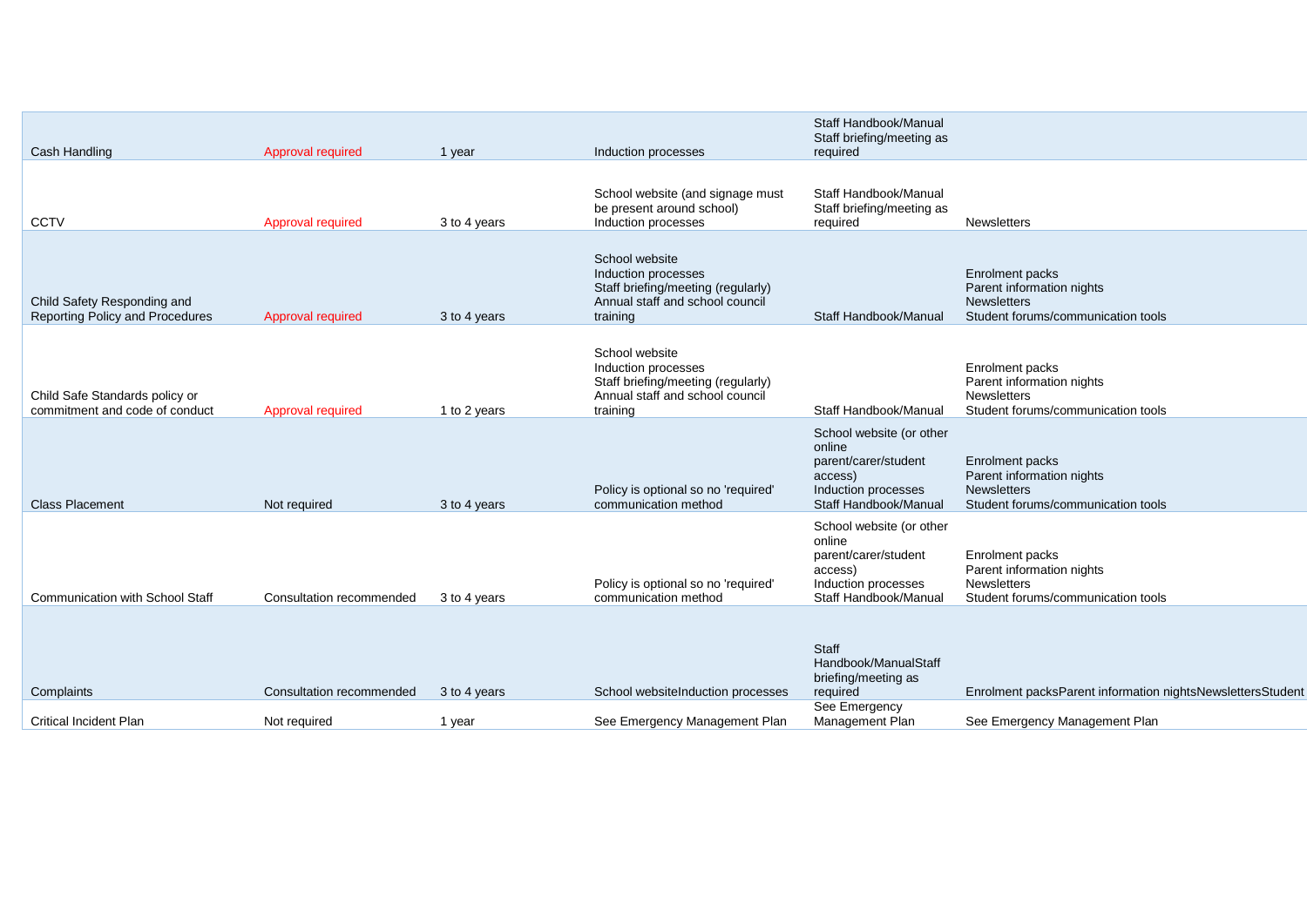| <b>Curriculum Framework</b>                                          | Not required             | 1 year       | Induction processes                                                                                     | School website (or other<br>online<br>parent/carer/student<br>access)                                                 | Enrolment packs<br>Parent information nights<br><b>Newsletters</b><br>Student forums/communication tools |
|----------------------------------------------------------------------|--------------------------|--------------|---------------------------------------------------------------------------------------------------------|-----------------------------------------------------------------------------------------------------------------------|----------------------------------------------------------------------------------------------------------|
| Digital Technologies (Internet, Social<br>Media and Digital Devices) | Consultation recommended | 1 to 2 years | School website<br>Induction processes                                                                   | Staff Handbook/Manual<br>Staff briefing/meeting as<br>required                                                        | Enrolment packs<br>Parent information nights<br>Newsletters<br>Student forums/communication tools        |
| Dogs at School                                                       | Consultation recommended | 3 to 4 years | Policy is optional so no 'required'<br>communication method                                             | School website (or other<br>online<br>parent/carer/student<br>access)<br>Induction processes<br>Staff Handbook/Manual | Enrolment packs<br>Parent information nights<br><b>Newsletters</b><br>Student forums/communication tools |
| Duty Of Care                                                         | Not required             | 3 to 4 years | Induction processes<br>Staff briefing/meeting as required                                               | Staff Handbook/Manual<br>School website                                                                               | Enrolment packs<br>Parent information nights<br><b>Newsletters</b><br>Student forums/communication tools |
| <b>Electronic Funds Management</b>                                   | Approval required        | 1 year       | Induction processes for all staff who<br>are involved in funds management                               | Staff Handbook/Manual<br>for relevant staff                                                                           |                                                                                                          |
| <b>Emergency Management Plan</b>                                     | Not required             | 1 year       | Induction processes<br>All staff and students must be<br>trained in emergency procedures in<br>the plan | Staff Handbook/Manual<br>Staff briefing/meeting as<br>required                                                        |                                                                                                          |
| Enrolment - specialist or specific<br>purpose schools                | Not required             | 3-4 years    | School website                                                                                          | Staff Handbook/Manual<br>- for staff managing<br>enrolment issues<br>Staff briefing/meeting as<br>required            | Parent information nights<br><b>Newsletters</b>                                                          |
| <b>Equal Opportunity (includes</b><br>discrimination and harassment) | Consultation recommended | 3 to 4 years | School website<br>Induction processes                                                                   | Staff Handbook/Manual<br>Staff briefing/meeting as<br>required                                                        | Enrolment packs<br>Parent information nights<br><b>Newsletters</b><br>Student forums/communication tools |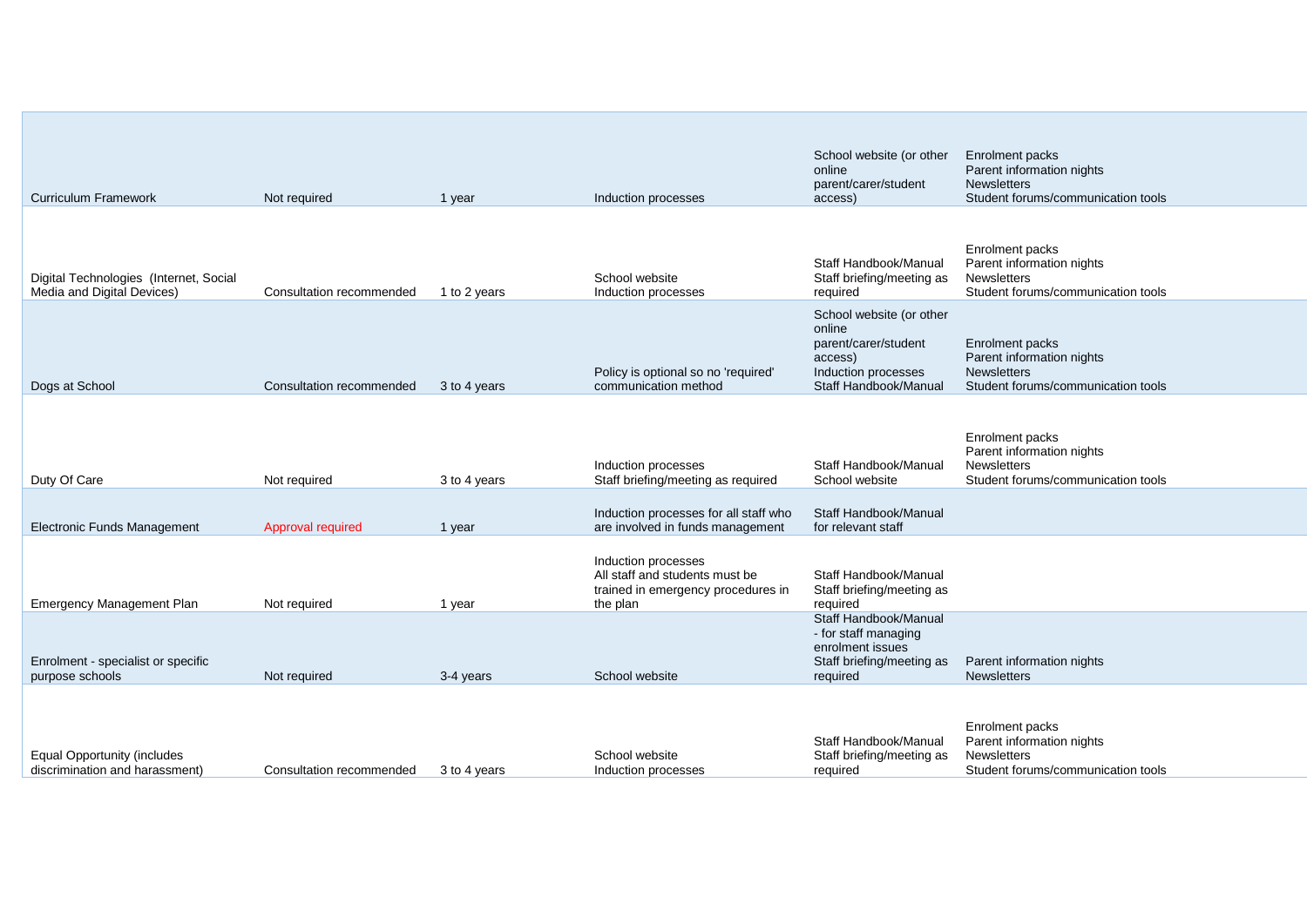| First Aid (including arrangements for ill<br>students) | Not required             | 3 to 4 years | School website (or other online<br>parent/carer/student access)<br>Induction processes                                                    | Staff Handbook/Manual<br>Staff briefing/meeting as<br>required                                                                                                                          | <b>Enrolment packs</b><br>Parent information nights<br><b>Newsletters</b>          |
|--------------------------------------------------------|--------------------------|--------------|-------------------------------------------------------------------------------------------------------------------------------------------|-----------------------------------------------------------------------------------------------------------------------------------------------------------------------------------------|------------------------------------------------------------------------------------|
| Fundraising                                            | Approval required        | 3 to 4 years | Policy is optional so no 'required'<br>communication method                                                                               | School website (or other<br>communication<br>channels with parents)<br>Induction processes<br>Staff Handbook/Manual                                                                     | Enrolment packs<br>Parent information nights<br><b>Newsletters</b>                 |
| Gifts, Benefits And Hospitality                        | N/A                      | N/A          | Induction processes                                                                                                                       | Staff Handbook/Manual<br>Staff briefing/meeting as<br>required                                                                                                                          | <b>Newsletters</b>                                                                 |
| Head Lice                                              | N/A                      | N/A          | No 'required' communication<br>method. Whole of DET policy<br>(available on public website, School<br>Policy and Advisory Guide) applies. | Link to DET policy on<br>school website (or other<br>online<br>parent/carer/student<br>access)<br>Induction processes<br>Staff Handbook/Manual<br>Staff briefing/meeting as<br>required | Enrolment packs<br>Parent information nights<br><b>Newsletters</b>                 |
| <b>Health Care Needs</b>                               | Not required             | 3 to 4 years | Induction processes                                                                                                                       | School website (or other<br>online<br>parent/carer/student<br>access)Staff<br>Handbook/ManualStaff<br>briefing/meeting as<br>required                                                   | Enrolment packsParent information nightsNewsletters                                |
| <b>Hire of Facilities</b>                              | N/A                      | N/A          | No 'required' communication<br>method. Whole of DET policy<br>(available on public website, School<br>Policy and Advisory Guide) applies. | Link to DET policy on<br>school website<br>Induction processes for<br>school council or<br>administration staff                                                                         |                                                                                    |
| Homework                                               | Consultation recommended | 3 to 4 years | Induction processes                                                                                                                       | School website (or other<br>online<br>parent/carer/student<br>access)<br>Staff Handbook/Manual<br><b>Newsletters</b><br>Staff briefing/meeting as<br>required                           | Enrolment packs<br>Parent information nights<br>Student forums/communication tools |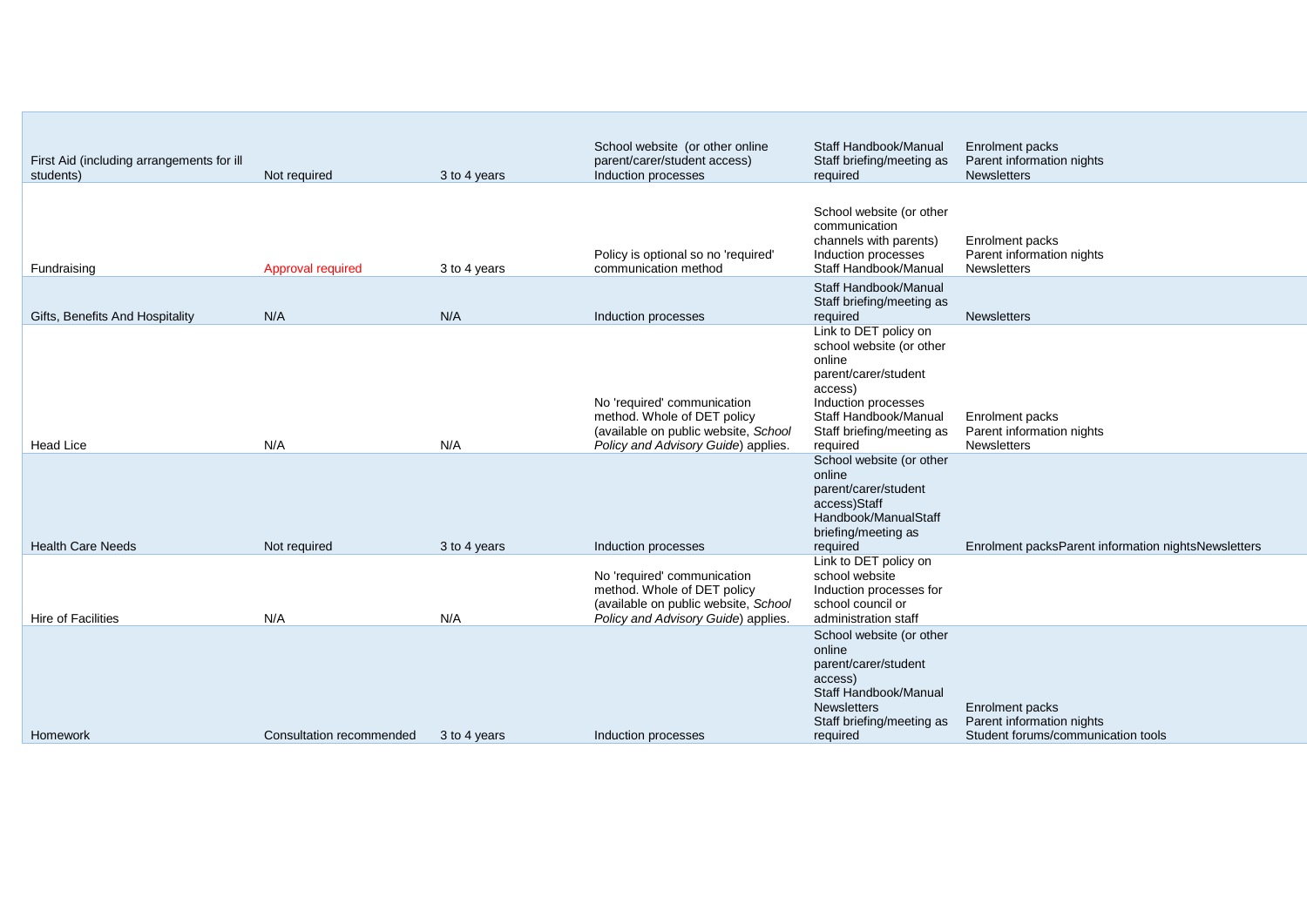| <b>Inclusion And Diversity</b> | Consultation recommended | 3 to 4 years | Induction processes<br>School website                                                                 | Online<br>parent/carer/student<br>access<br>Staff Handbook/Manual<br>Staff briefing/meeting as<br>required<br>School website (or other                         | Enrolment packs<br>Parent information nights<br><b>Newsletters</b><br>Student forums/communication tools |
|--------------------------------|--------------------------|--------------|-------------------------------------------------------------------------------------------------------|----------------------------------------------------------------------------------------------------------------------------------------------------------------|----------------------------------------------------------------------------------------------------------|
| Insurance                      | Not required             | 3 to 4 years | Policy is optional so no 'required'<br>communication method                                           | online<br>parent/carer/student<br>access)<br>Staff Handbook/Manual<br>Staff briefing/meeting as<br>required                                                    | Enrolment packs<br>Parent information nights<br><b>Newsletters</b>                                       |
| Investment                     | Approval required        | 1 year       | Induction processes for all staff who<br>are involved in investments and<br>school council            |                                                                                                                                                                |                                                                                                          |
| <b>Mature Minors</b>           | Not required             | 3 to 4 years | Policy is optional so no 'required'<br>communication method                                           | School website (or other<br>online<br>parent/carer/student<br>access)<br>Staff Handbook/Manual<br>Staff briefing/meeting as<br>required<br>Induction processes |                                                                                                          |
| Medication                     | Not required             | 3 to 4 years | Induction processes<br>Enrolment packs<br>Annual communication to school<br>community (eg newsletter) | School website (or other<br>online<br>parent/carer/student<br>access)<br>Staff Handbook/Manual<br>Staff briefing/meeting as<br>required                        | Parent information nights                                                                                |
| <b>Mobile Phones</b>           | Consultation recommended | 3 to 4 years | Annual communication to school<br>community (eg newsletter)                                           | School website (or other<br>online<br>parent/carer/student<br>access)<br>Staff Handbook/Manual<br>Staff briefing/meeting as<br>required                        | Enrolment packs<br>Parent information nights<br><b>Newsletters</b><br>Student forums/communication tools |
| Occupational Health And Safety | N/A                      | N/A          | Staff OHS noticeboard<br>Induction processes                                                          | Staff Handbook/Manual<br>Staff briefing/meeting<br>(regularly)                                                                                                 |                                                                                                          |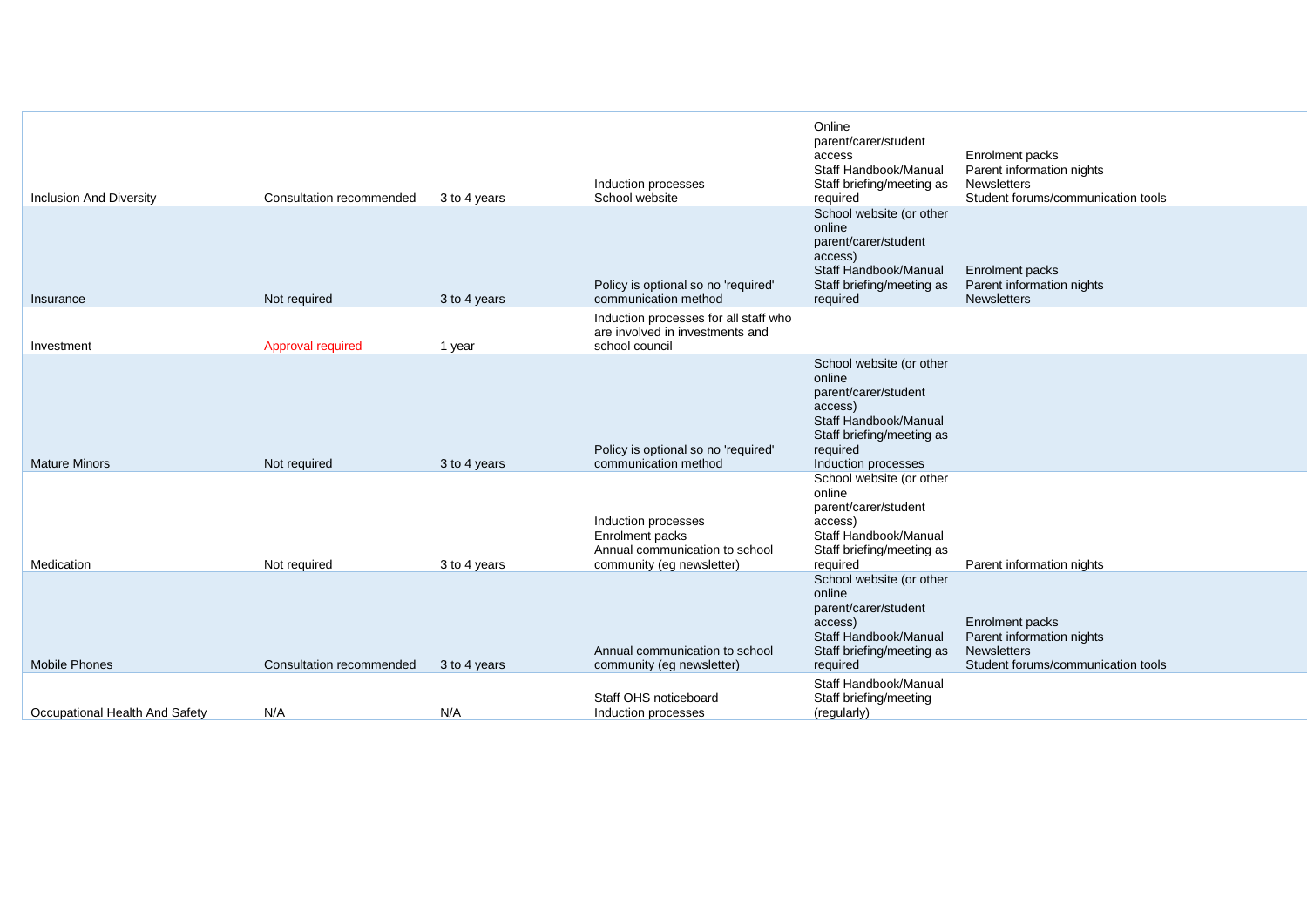| <b>Parent Disputes</b>                                  | Not required      | 3 to 4 years | Policy is optional so no 'required'<br>communication method                            | School website (or other<br>online<br>parent/carer/student<br>access)<br>Staff Handbook/Manual<br>Staff briefing/meeting as<br>required                    | Enrolment packs<br>Parent information nights<br>Newsletters                           |
|---------------------------------------------------------|-------------------|--------------|----------------------------------------------------------------------------------------|------------------------------------------------------------------------------------------------------------------------------------------------------------|---------------------------------------------------------------------------------------|
|                                                         |                   |              |                                                                                        | School website (or other                                                                                                                                   |                                                                                       |
| <b>Parent Payments</b>                                  | Approval required | 1 year       |                                                                                        | online<br>parent/carer/student<br>access)                                                                                                                  | Enrolment packs<br>Parent information nights<br><b>Newsletters</b>                    |
| <b>Personal Property</b>                                | Not required      | 3 to 4 years | Annual communication to school<br>community (eg newsletter)                            | School website (or other<br>online<br>parent/carer/student<br>access)<br>Staff Handbook/Manual<br>Staff briefing/meeting as<br>required                    | Enrolment packs<br>Parent information nights<br><b>Newsletters</b>                    |
| Petty Cash                                              | Approval required | 1 to 2 years | Must be available to all staff who<br>handle petty cash                                | Staff Handbook/Manual<br>Staff briefing/meeting<br>(as required)                                                                                           |                                                                                       |
| Photographing, Filming and Recording<br><b>Students</b> | Not required      | 3 to 4 years | Annual communication to school<br>community (eg newsletter)Induction<br>processes      | School website (or other<br>online<br>parent/carer/student<br>access)Staff<br>Handbook/ManualStaff<br>briefing/meeting as<br>requiredEnrolment<br>packs    | Parent information nightsNewslettersStudent forums/communi                            |
| Privacy                                                 | N/A               | N/A          | Whole of DET policy must be linked<br>to on your school website<br>Induction processes | School website (or other<br>online<br>parent/carer/student<br>access)<br>Staff Handbook/Manual<br>Staff briefing/meeting as<br>required<br>Enrolment packs | Parent information nights<br><b>Newsletters</b><br>Student forums/communication tools |
| Private Car Use                                         | N/A               | N/A          | Induction processes                                                                    | Staff Handbook/Manual<br>Staff briefing/meeting as<br>required eg annually                                                                                 |                                                                                       |
| Procurement                                             | N/A               | N/A          | Induction processes for relevant<br>staff                                              | Staf Handbook/Manual<br>Staff briefing/meeting as<br>required for relevant<br>staff                                                                        |                                                                                       |
|                                                         |                   |              |                                                                                        |                                                                                                                                                            |                                                                                       |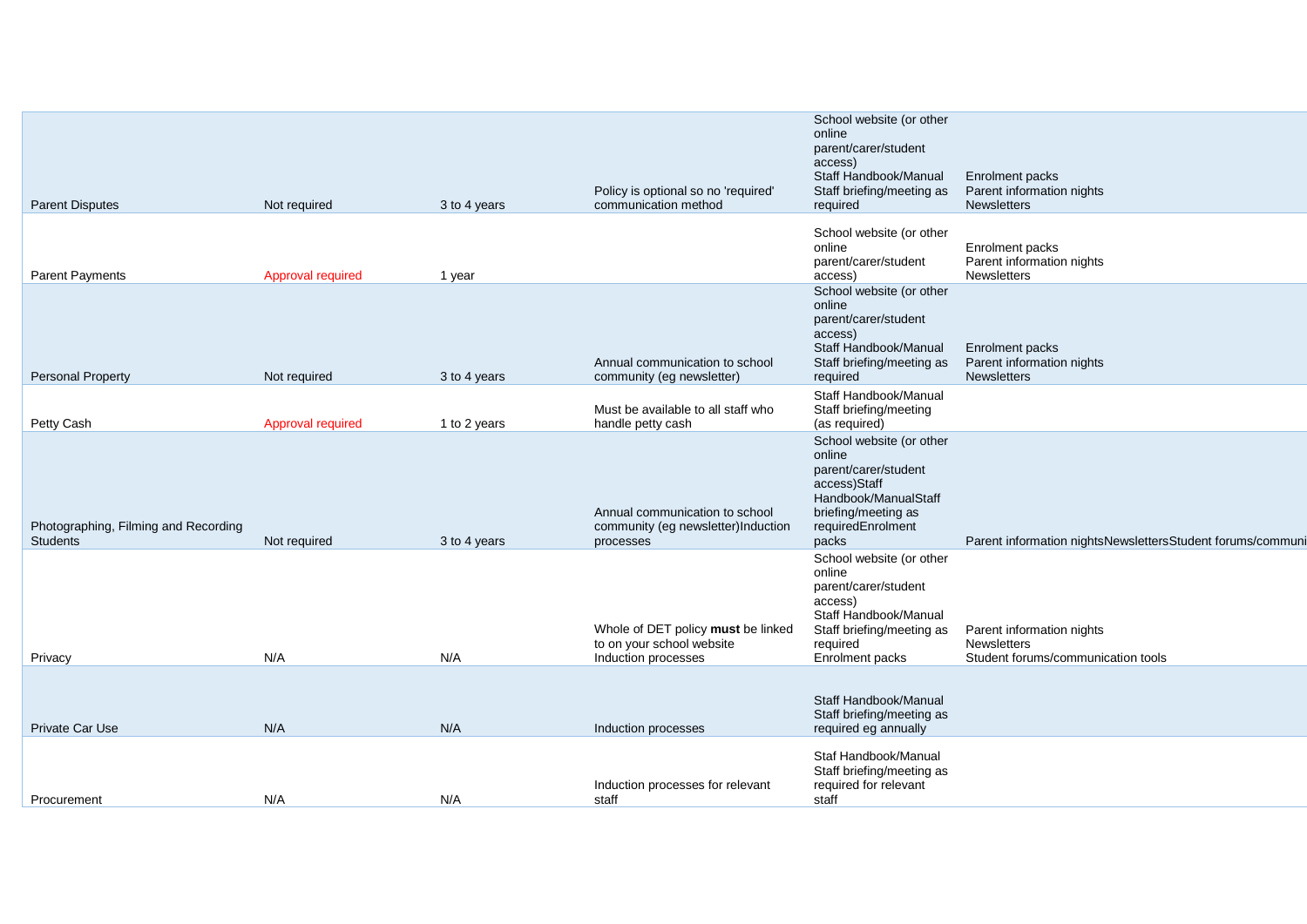|                                              |                   |              |                                                                                                        | Staff Handbook/Manual                                                                                                                |                                                                                                          |
|----------------------------------------------|-------------------|--------------|--------------------------------------------------------------------------------------------------------|--------------------------------------------------------------------------------------------------------------------------------------|----------------------------------------------------------------------------------------------------------|
| Records Management                           | N/A               | N/A          | Induction processes                                                                                    | Staff briefing/meeting as<br>required eg annually                                                                                    |                                                                                                          |
| <b>Respect For School Staff</b>              | Not required      | 3 to 4 years | Policy is optional so no 'required'<br>communication method                                            | School website (or other<br>online<br>parent/carer/student<br>access)<br>Newsletters<br>Induction processes<br>Staff Handbook/Manual | Signage at front office<br>Parent information nights<br>Enrolment packs                                  |
| <b>Restraint and Seclusion</b>               | N/A               | N/A          | Induction processes                                                                                    | Staff briefing/meeting as<br>required eg annually<br>Staff Handbook/Manual<br>(link to DET policy)                                   | Link to DET policy on school website                                                                     |
| School Purchasing Card                       | Approval required | 1 year       | Must be available to all staff who are<br>involved with or responsible for a<br>school purchasing card | Induction processes for<br>relevant staff<br>Staff Handbook/Manual<br>for relevant staff                                             |                                                                                                          |
| Sexual Harassment - staff                    | N/A               | N/A          | Induction processes                                                                                    | Staff briefing/meeting as<br>required eg annually<br>Staff Handbook/Manual<br>(link to DET policy)                                   | <b>OHS Noticeboard</b>                                                                                   |
| <b>Staff Dress Code</b>                      | Not required      | 3 to 4 years | Policy is optional so no 'required'<br>communication method                                            | Induction processes<br>Staff briefing/meeting as<br>required eg annually<br>Staff Handbook/Manual                                    |                                                                                                          |
| Statement Of Values And School<br>Philosophy | Approval required | 3 to 4 years | School website (or other online<br>parent/carer/student access)                                        | Induction processes<br>Staff Handbook/Manual                                                                                         | Enrolment packs<br>Parent information nights<br><b>Newsletters</b><br>Student forums/communication tools |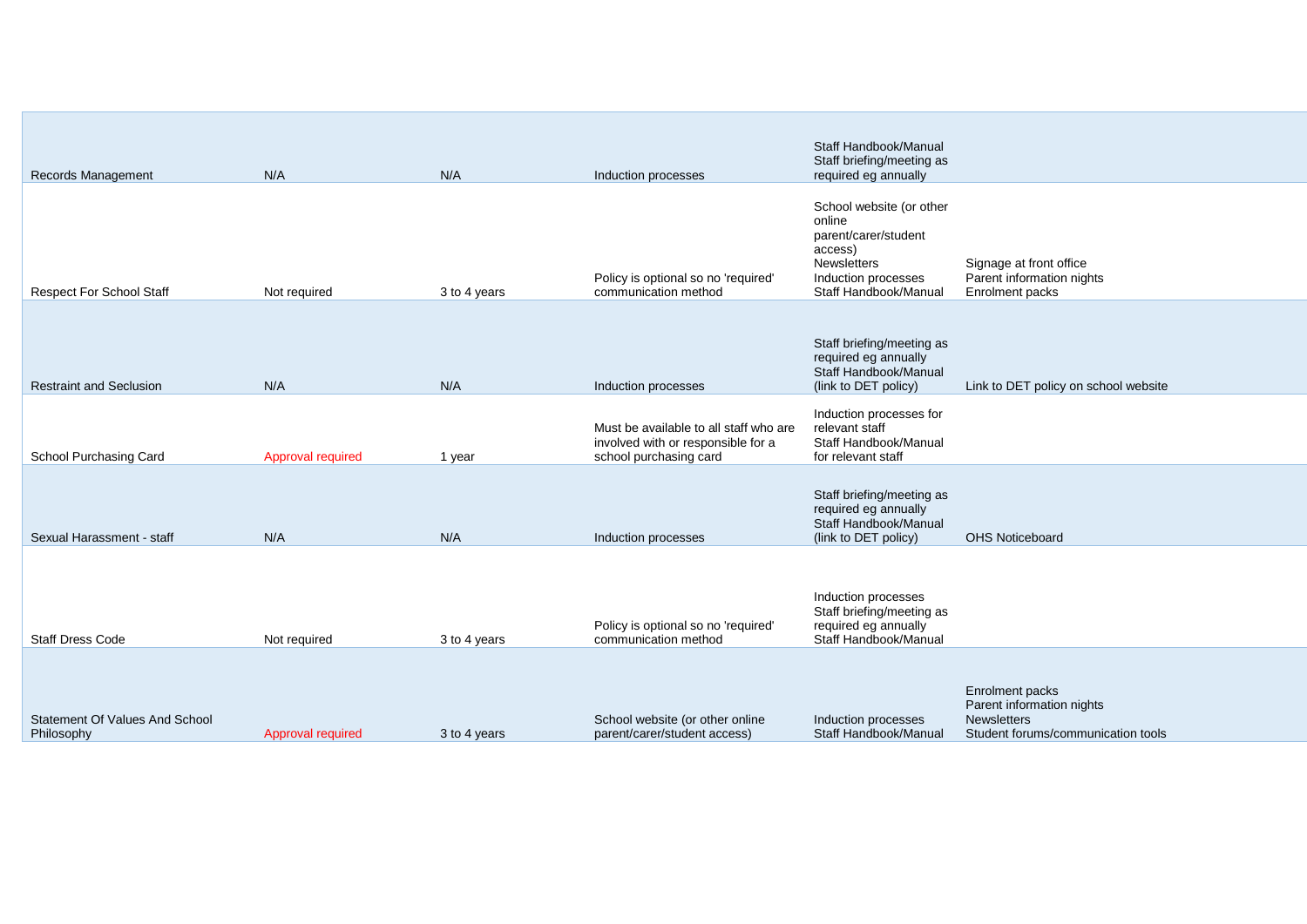| <b>Student Drivers</b>                                  | Consultation recommended     | 3 to 4 years | Policy is optional so no 'required'<br>communication method                           | School website (or<br>other online<br>parent/carer/student<br>access)<br>Induction processes<br>Staff Handbook/Manual              | Enrolment packs<br>Parent information nights<br>Newsletters<br>Student forums/communication tools |
|---------------------------------------------------------|------------------------------|--------------|---------------------------------------------------------------------------------------|------------------------------------------------------------------------------------------------------------------------------------|---------------------------------------------------------------------------------------------------|
|                                                         |                              |              |                                                                                       |                                                                                                                                    |                                                                                                   |
| Student Wellbeing And Engagement                        | <b>Consultation required</b> | 1 to 2 years | School website (or other online<br>parent/carer/student<br>access)Induction processes | Staff<br>Handbook/ManualStaff<br>briefing/meeting<br>(regularly)                                                                   | Enrolment packsParent information nightsNewslettersStudent                                        |
| Sunsmart                                                | Approval required            | 3 to 4 years | Policy is optional so no 'required'<br>communication method                           | School website (or<br>other online<br>parent/carer/student<br>access)<br>Induction processes<br>Staff Handbook/Manual              | Enrolment packs<br>Parent information nights<br>Newsletters<br>Student forums/communication tools |
| <b>Uniform And Dress Code</b>                           | Approval required            | 3 to 4 years | School website (or other online<br>parent/carer/student access)                       | <b>Newsletters</b><br>Student<br>forums/communication<br>tools<br>Staff Handbook/Manual<br>Staff briefing/meeting<br>(as required) | Enrolment packs<br>Parent information nights                                                      |
| <b>Visitors</b>                                         | Approval required            | 3 to 4 years | School website (or other online<br>parent/carer/student access)                       | Staff Handbook/Manual<br>Staff briefing/meeting<br>(as required)                                                                   | Newsletters                                                                                       |
| Volunteers                                              | Approval required            | 3 to 4 years | Induction processes for relevant<br>staff                                             | School website (or<br>other online<br>parent/carer/student<br>access)                                                              | Enrolment packs<br>Parent information nights<br><b>Newsletters</b>                                |
| Working With Children And Suitability<br>Checks - staff | N/A                          | N/A          | Induction processes for relevant<br>staff                                             | Staff Handbook/Manual                                                                                                              | School website - link to DET policy                                                               |
| <b>Workplace Bullying</b>                               | N/A                          | N/A          | Induction processes for relevant<br>staff                                             | Staff Handbook/Manual                                                                                                              | School website - link to DET policy                                                               |
| Yard Duty And Supervision -<br>Secondary School         | Not required                 | 1 year       | Induction processes<br>Staff briefing/meeting as required                             | Staff Handbook/Manual                                                                                                              |                                                                                                   |
| Yard Duty And Supervision - Primary<br>School           | Not required                 | 1 year       | Induction processes<br>Staff briefing/meeting as required                             | Staff Handbook/Manual                                                                                                              |                                                                                                   |
|                                                         |                              |              |                                                                                       |                                                                                                                                    |                                                                                                   |